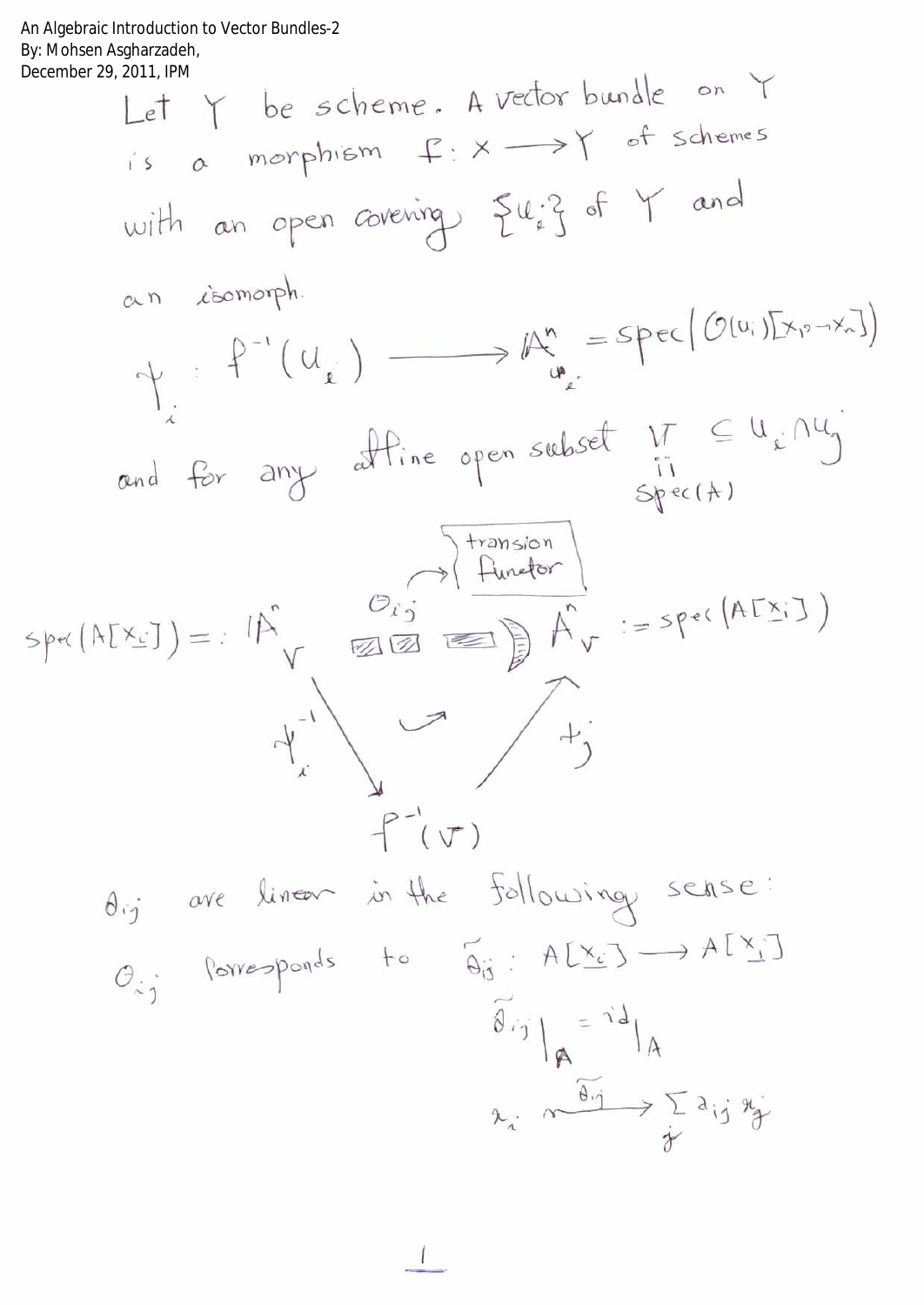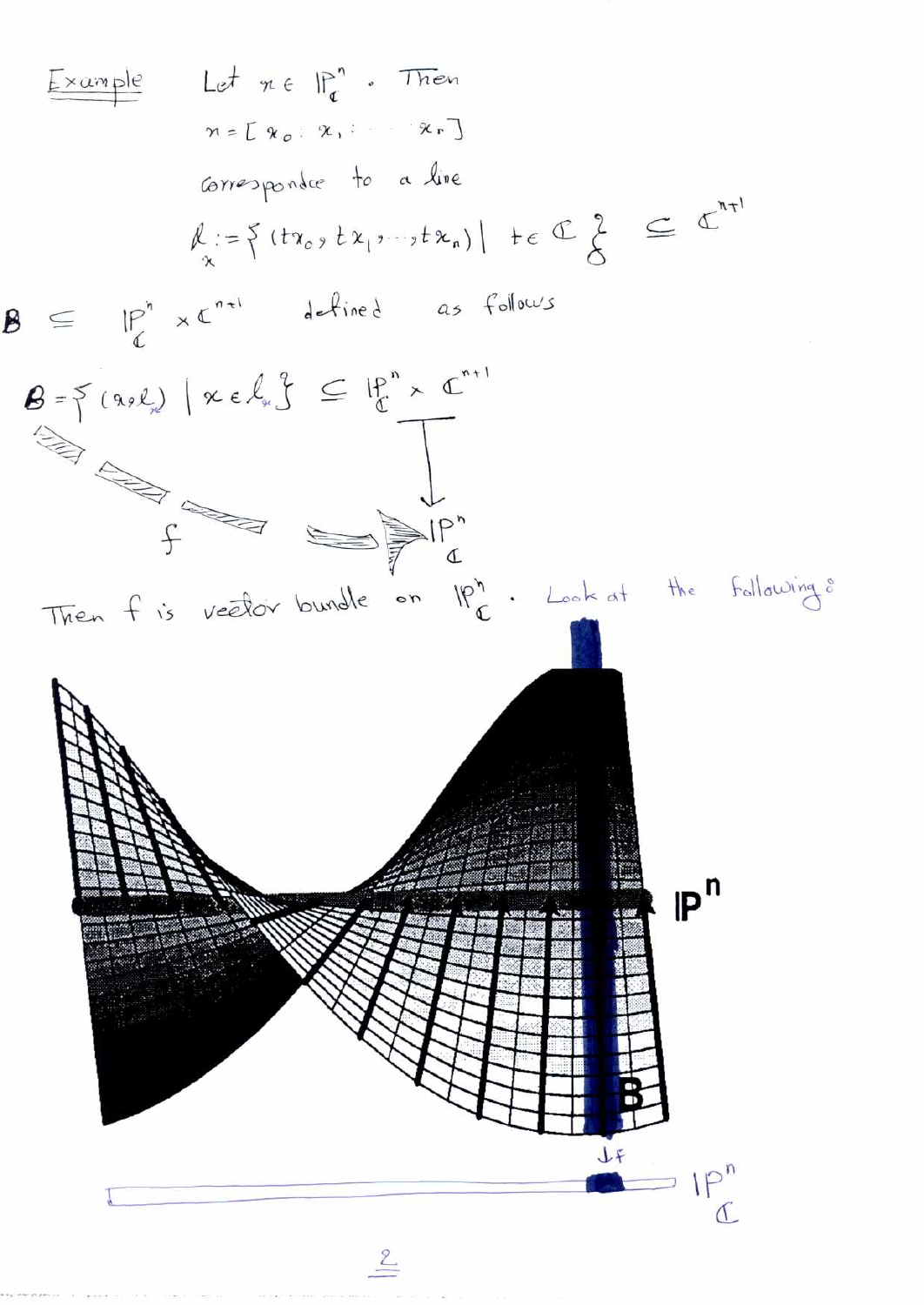$\Upsilon$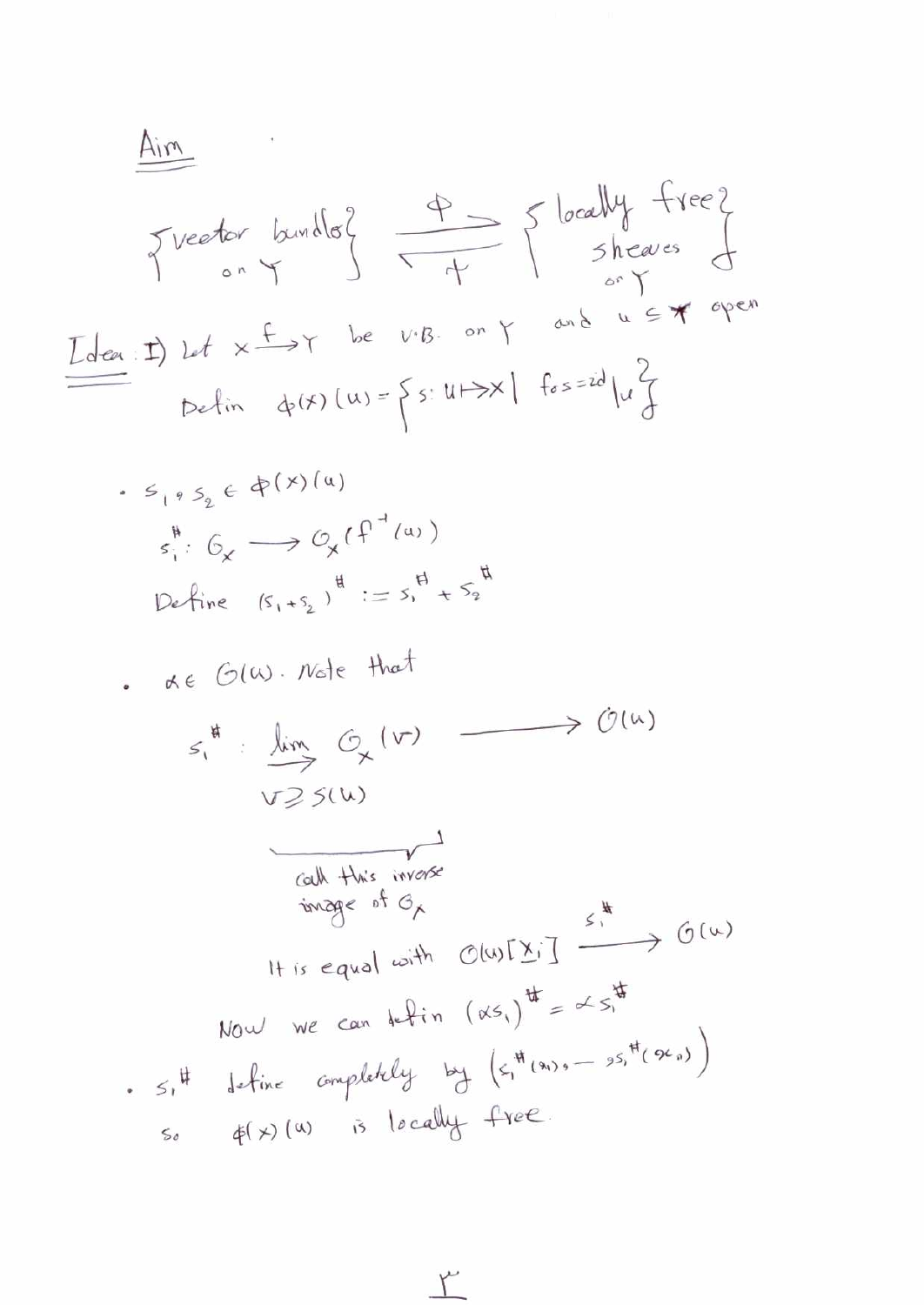\n
$$
\text{If } \begin{bmatrix} \text{let } F & \text{be any } \text{ } \text{be all } F \text{ (the following } \text{the sheaf on } F \text{)} \end{bmatrix}
$$
\n

\n\n
$$
\text{Define the following } \text{newstate}
$$
\n

\n\n
$$
\text{We have } \text{the associated } \text{the } F \text{ (the following } F \text{ (the following } F \text{ (the following } F \text{ (the following } F \text{ (the following } F \text{ (the following } F \text{ (the image } F \text{ (the image } F \text{ (the image } F \text{ (the image } F \text{ (the image } F \text{ (the image } F \text{ (the image } F \text{ (the image } F \text{ (the image } F \text{ (the image } F \text{ (the image } F \text{ (the image } F \text{ (the image } F \text{ (the image } F \text{ (the image } F \text{ (the image } F \text{ (the image } F \text{ (the image } F \text{ (the image } F \text{ (the image } F \text{ (the image } F \text{ (the image } F \text{ (the image } F \text{ (the image } F \text{ (the image } F \text{ (the image } F \text{ (the image } F \text{ (the image } F \text{ (the image } F \text{ (the image } F \text{ (the image } F \text{ (the image } F \text{ (the image } F \text{ (the image } F \text{ (the image } F \text{ (the image } F \text{ (the image } F \text{ (the image } F \text{ (the image } F \text{ (the image } F \text{ (the image } F \text{ (the image } F \text{ (the image } F \text{ (the image } F \text{ (the image } F \text{ (the image } F \text{ (the image } F \text{ (the image } F \text{ (the image } F \text{ (the image } F \text{ (the image } F \text{ (the image } F \text{ (the image } F \text{ (the image } F \text{ (the image } F \text{ (the image } F \text{ (the image } F \text{ (the image } F \text{ (the image } F \text{ (the image } F \text{ (the image } F \text{ (the image } F \text{ (the image } F \text{ (the image } F \text{ (the image } F \text{ (the image } F \text{ (the image } F \text{ (the image } F \text{ (the image } F \text{ (the image } F \text{ (the image } F \text{ (the image } F \text{ (the image } F \
$$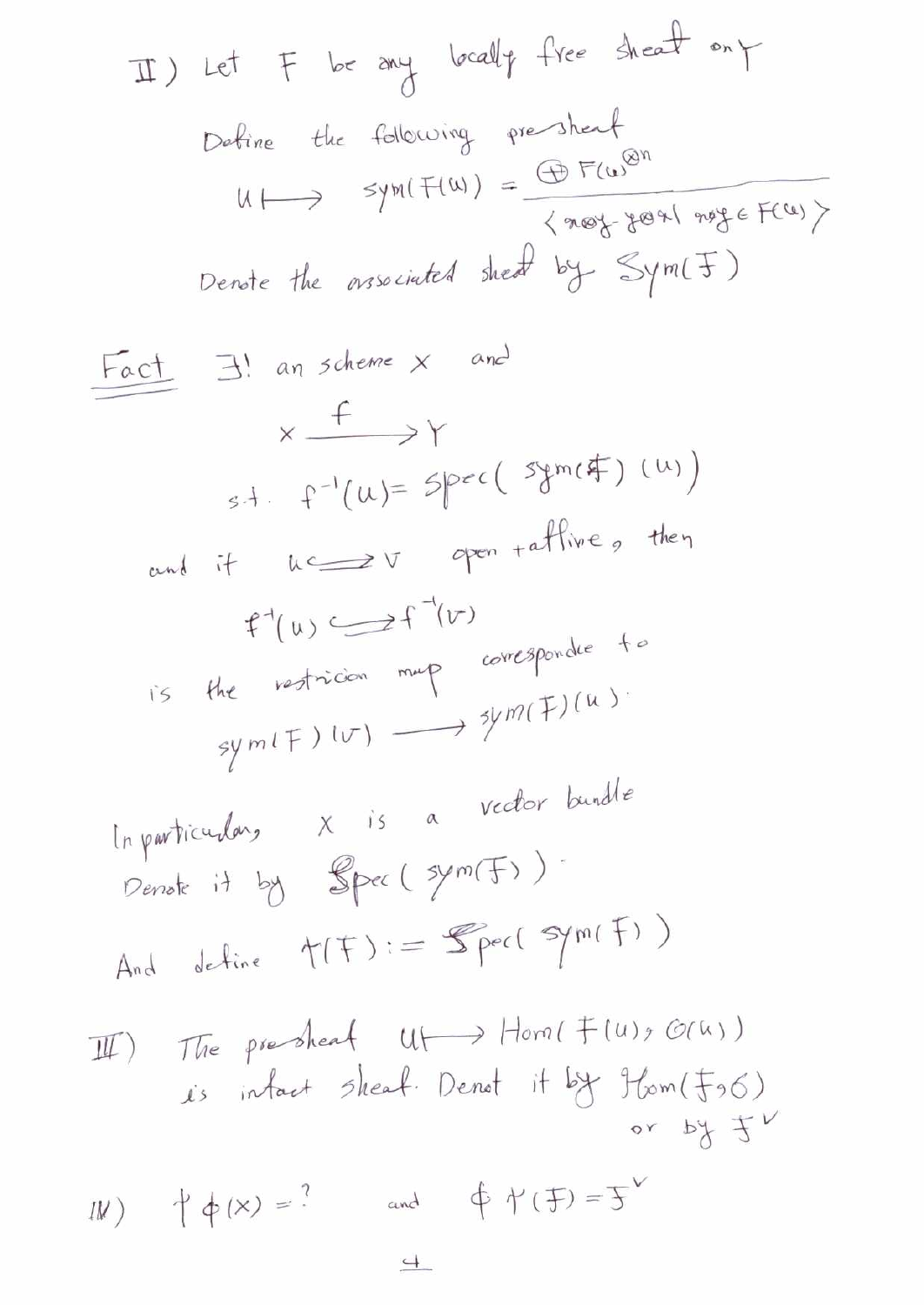Then (Brennov)

\nLet 
$$
K:=\overline{IFp}
$$
 and  $R$  be an 2-dim graded integral domain of  $f$  in the Type over  $K$ . Let  $T$  be a homogeneous ideal of  $R$ . Then  $T^* = T$